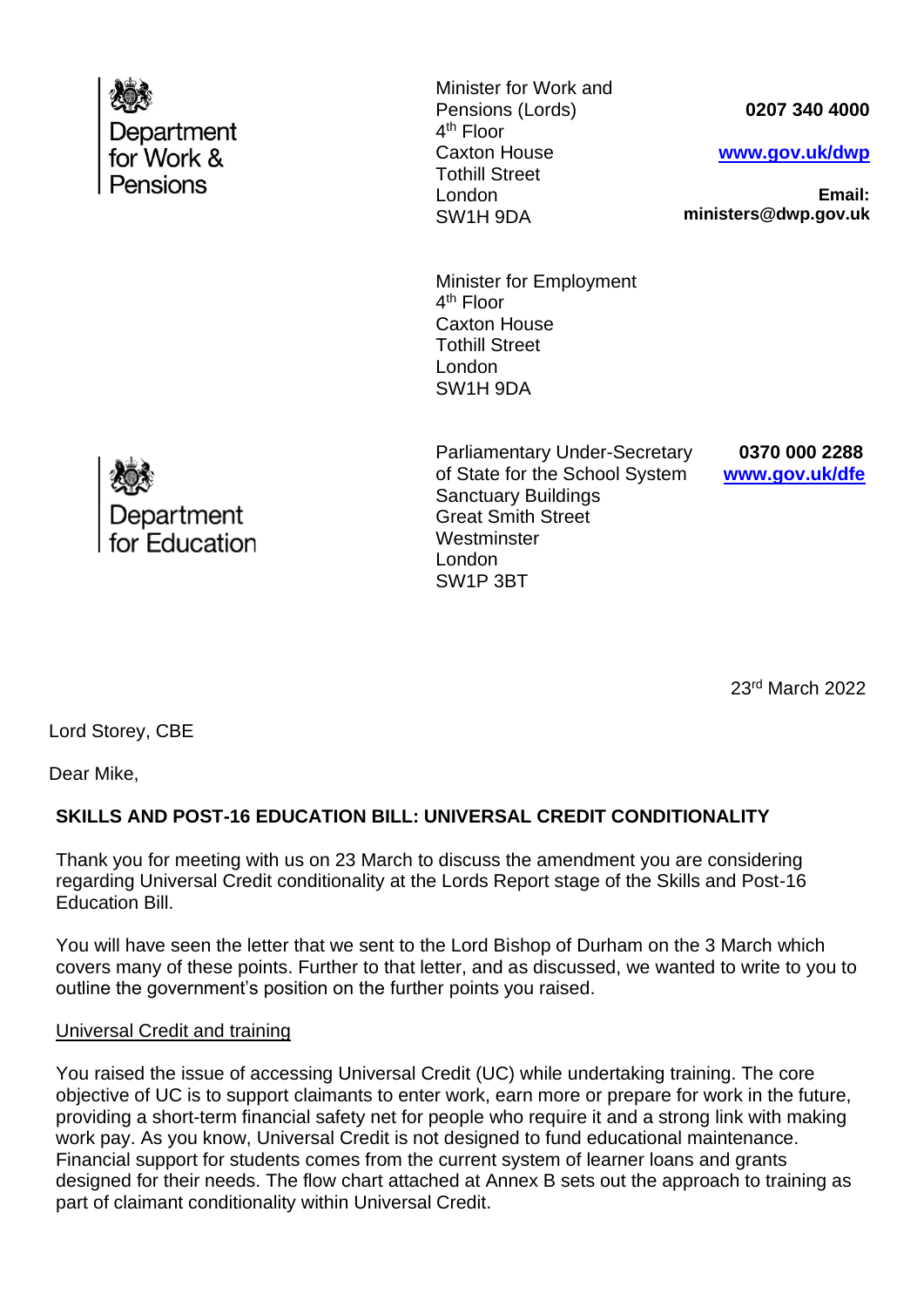Universal Credit claimants within the All Work-Related Requirements (AWRR) group must meet the work-related requirements agreed with their Work Coach. These requirements can include participation in training to address a skills gap if this will improve the claimant's prospects of moving into work. Where this is the case, and in agreement with their work coach, the learning can be treated as a work preparation requirement and the time spent on the course can be deducted from the hours the claimant is expected to carry out work search activity. There are also exemptions for students who have needs that are not met through the support system, such as those responsible for a child.

Where a training need is identified, claimants subject to conditionality can participate in part time training for any level or duration of course to improve the prospects of entering employment in agreement with their Work Coach.

Additionally, through DWP Train and Progress UC claimants can access and participate in fulltime work-related training up to Level 3 for up to 16 weeks. This initiative permits claimants to upskill through UK Government funded opportunities such as Skills Bootcamps, Level 3 courses as part of the Lifetime Skills Guarantee and the equivalent delivered by both the Scottish and Welsh Governments, without losing their entitlement. We are delighted to say that on 21 Feb a written statement [\(HCWS612\)](https://questions-statements.parliament.uk/written-statements/detail/2022-02-21/hcws612) was laid by the Minister for Employment, announcing the expansion of this training flexibility until April 2023.

We remain keen that our claimants – in and out of work – are able to benefit from the skills support available through the [Lifetime Skills Guarantee,](https://www.gov.uk/government/news/hundreds-of-free-qualifications-on-offer-to-boost-skills-and-jobs) this government's long-term commitment to help everyone gain skills for life.

Furthermore, the UK Government has put into place a substantial employment and skills offer in the round. This includes opportunities which are supporting our claimants to develop the workrelated skills they need on their journey into employment, including in new sectors such as:

- Sector-based Work Academy Programme;
- Traineeships and Apprenticeships

The Sector-based Work Academy Programme (SWAP) offers training, work experience and a guaranteed job interview to those ready to start a job. It allows people to learn the skills and behaviours that employers in particular industries look for.

SWAPs are designed to support unemployed benefit claimants on Universal Credit, Jobseeker's Allowance, or Employment and Support Allowance, who are aged 18 years and over and who do not need extra support to address a lack of basic employability skills. Participants remain on benefits during their placement.

The Department for Work and Pensions and the Department for Education are working together and engaging with trade bodies and employers to develop the first-ever occupational traineeships in sectors such as construction, transport & logistics, health & science, manufacturing, hospitality & catering, hair & beauty and net-zero & green. Through working collaboratively on this range of policies and others including the Employment and Skills Pathfinders announced in the [Levelling](https://www.gov.uk/government/publications/levelling-up-the-united-kingdom)  [Up White Paper,](https://www.gov.uk/government/publications/levelling-up-the-united-kingdom) we have achieved much to improve delivery of employment and skills support and remain committed to continuing this trajectory moving forward.

### Lifelong Loan Entitlement

You also raised the point on how we can support access to training for people of all ages. In September 2020, the Prime Minister announced plans to introduce a Lifelong Loan Entitlement (LLE) as part of the Lifetime Skills Guarantee. This will provide individuals with a loan entitlement to the equivalent of four years of post-18 education to use over their lifetime, giving people the opportunity to study, train, retrain and upskill throughout their lives to respond to changing skills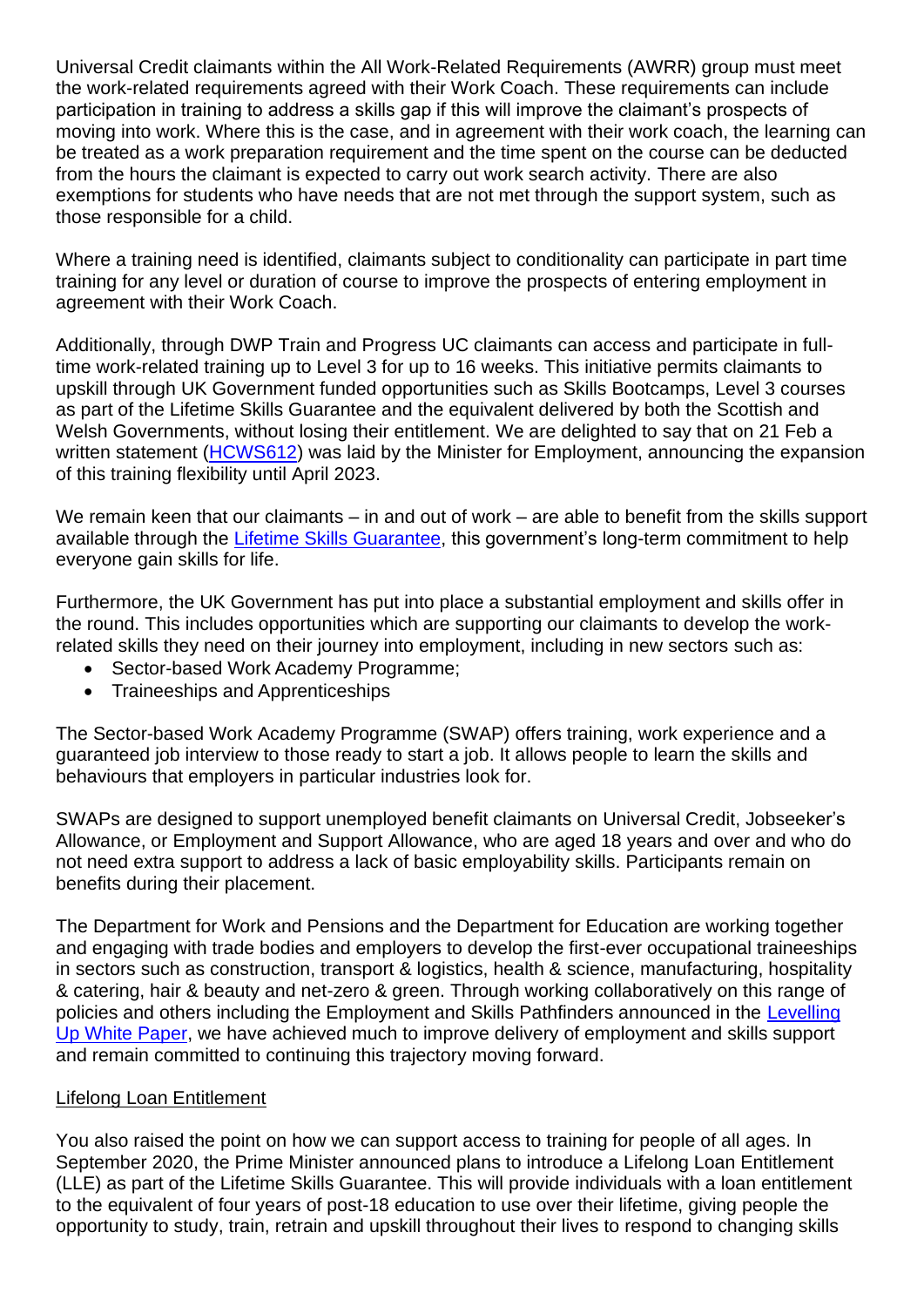needs and employment patterns. You will have seen that the consultation on the LLE was published on 24 February, and thank you for your contributions to the LLE roundtable that we held on the 9 March, which will feed into that consultation.

#### Employment and Skills support for young people

You highlighted your particular interest in the employment and skills support offer for young claimants, particularly for young people at not in employment, education or training (NEET).

As you will be aware, the House of Lords Select Committee on Youth Unemployment considered education, skills and employment support for young people. The [Government's response](https://committees.parliament.uk/publications/9336/documents/160637/default/) to the Committee's report, ['Skills for every young person'](https://publications.parliament.uk/pa/ld5802/ldselect/ldythunemp/98/9802.htm) was published on 17th March 2022 which sets out the broad Government approach

The DWP Youth Offer and wider support available to young claimants is set out in more detail at Annex B.

DWP would be delighted to welcome you at a local Jobcentre and DWP Youth Hub to see for yourself how claimants are being proactively supported to achieve their full potential through education, training, employability and employment support tailored to the individual. We will ensure a copy of this letter is placed in the House library.

Yours sincerely,

Nethin Stedman Scott.

**BARONESS STEDMAN-SCOTT**

**Minister for Work and Pensions (Lords) Minister for Women (FCDO)**

**MIMS DAVIES, MP**

**Minister for Employment**

Jana Banan

**BARONESS BARRAN**

**Parliamentary Under-Secretary of State for the School System**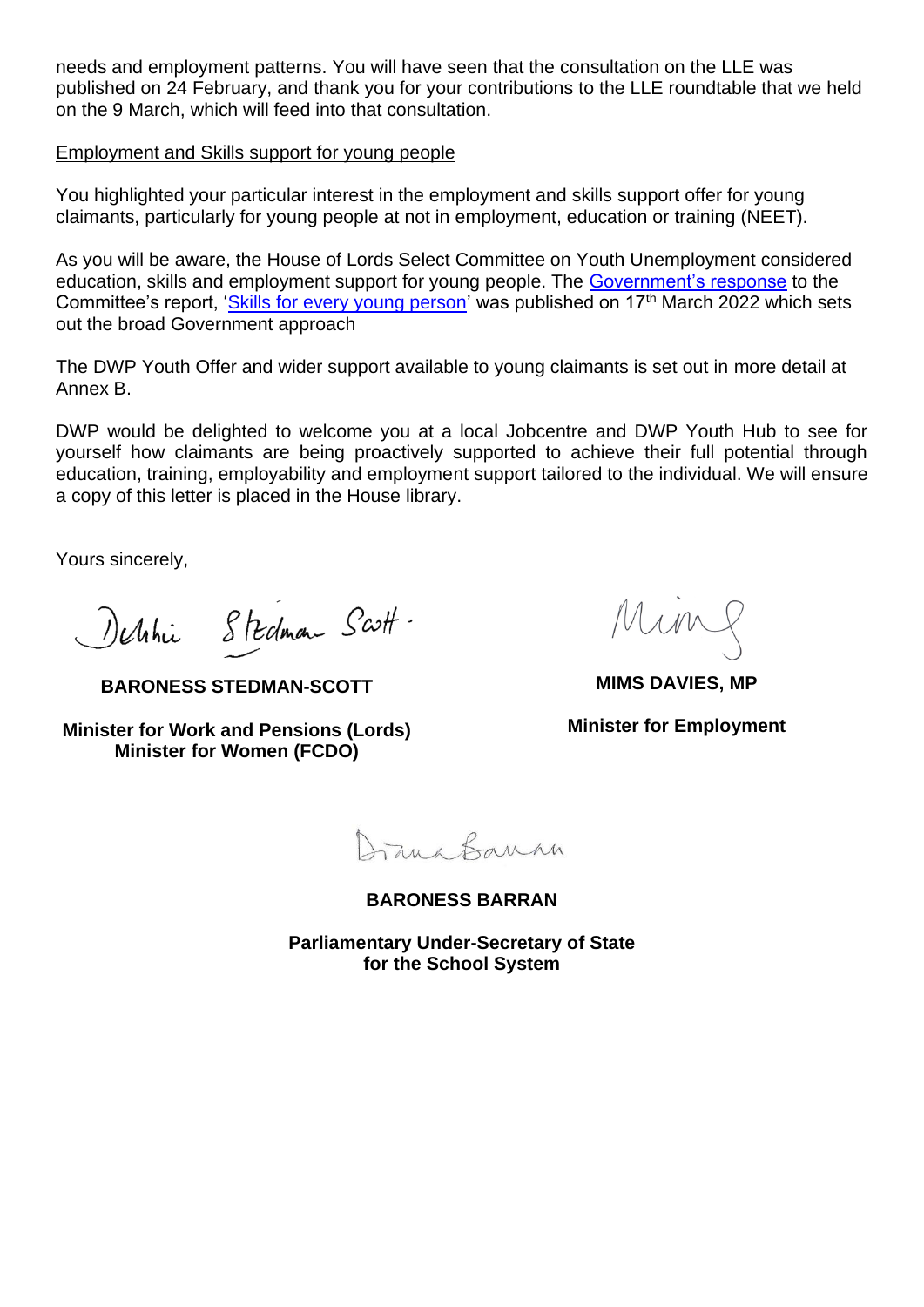## Annex A -

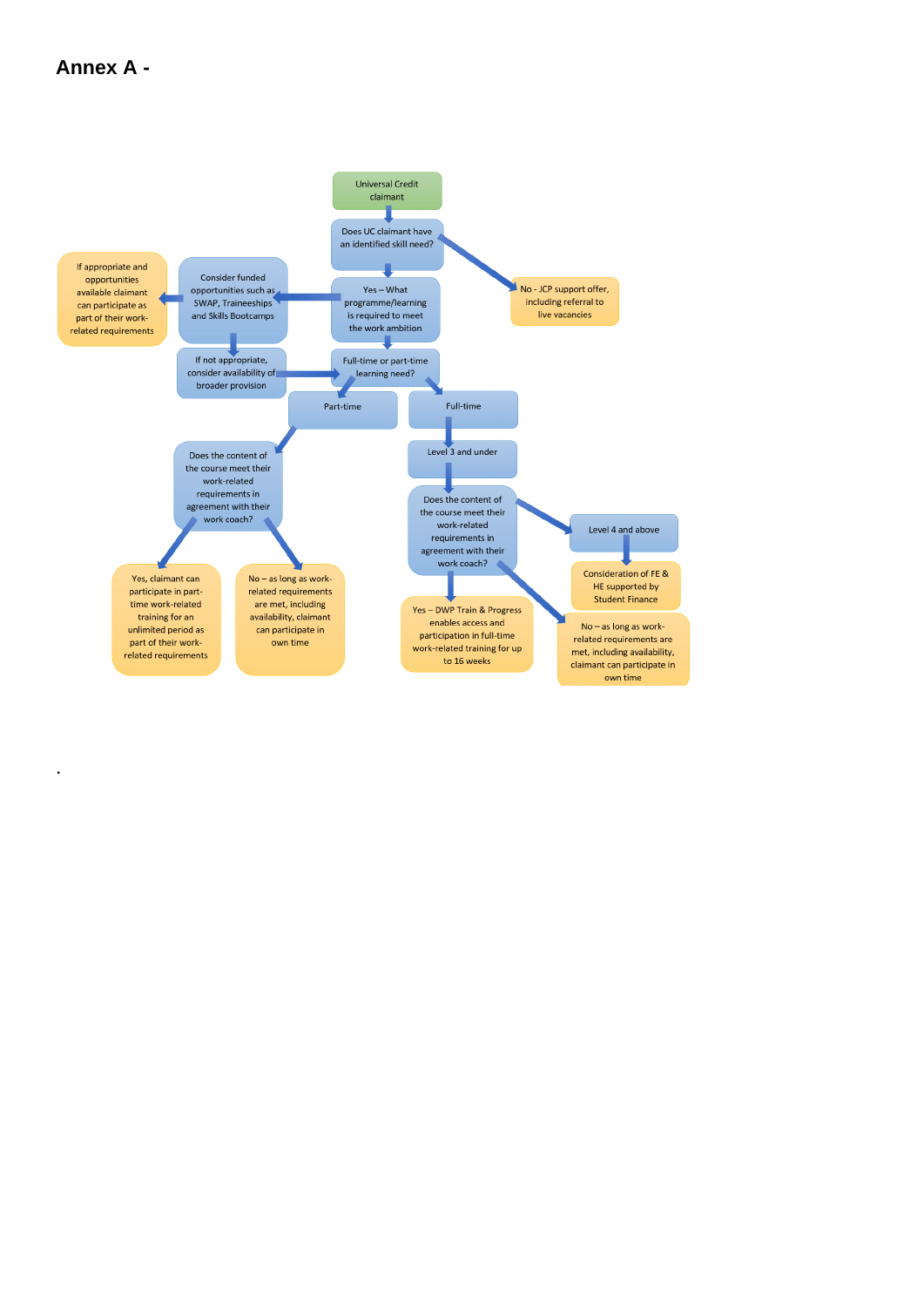# **Annex B – Supporting young people into work**

The Government's Plan for Jobs is delivering a comprehensive package of employment support, which the Department for Work and Pensions is providing in collaboration with the Department for Education and National Careers Service in England, the devolved administrations, and other partners.

Our demand-led Support for Schools programme is providing early intervention for young people aged 12 to 18 who are at particular risk of being Not in Education, Employment or Training (NEET), including those with Special Educational Needs and/or disabilities.

The DWP Youth Offer is part of the wider UK government's Plan for Jobs and offers intensive work search support to young people aged 16 to 24 on Universal Credit and in the Intensive Work Search group.

- The DWP Youth Offer provides intensive work coach support through the Youth Employment Programme, Youth Employability Coaches for young people with additional barriers to work, and over 160 Youth Hubs open across England, Scotland, and Wales (with at least one Youth Hub in every JobcentrePlus district).
- Youth Hubs are co-located and co-delivered with our network of external partners to support young people with skills gaps and bring them closer to labour market opportunities. We are engaging with over 600 partners who are working jointly with DWP in Youth Hubs.
- Our Youth Employability Coaches are providing flexible support to young people with significant complex needs and barriers to help them move into employment. Youth Employability Coaches work closely alongside Disability Employment Advisors who specialise in helping claimants who have a disability or a health condition.

As of 15 March 2022, over 152,000 16 – 24 year olds at risk of long-term unemployment had started a Kickstart job.

We continue to deliver our Mentoring Circles programme for 16 – 24 year olds giving young people opportunity to build on their employability skills by facilitating interaction with employers.

The Government is also continuing to expand traineeships, funding up to 72,000 places over the next 3 years, including more occupational traineeships which are specifically designed to support young people into apprenticeships in key industries. Along with extending incentive payments to employers, this will help young people, have access to high quality training and apprenticeship opportunities.

This is alongside DWP's broader support that's also available to young people, including:

- double the number of work coaches providing individually tailored support
- support to develop skills necessary to enter and progress in work through DWP Train and Progress.
- the expansion of Sector-based Work Academy Programmes available in England and **Scotland**
- the Restart scheme which offers a fresh start to people who have been unemployed for over 9 months
- delivery of the Work and Health Programme to help people with disabilities or disadvantaged groups to enter into and stay in work
- Access to Work providing personalised support to disabled people and those with a mental health condition.
- the Flexible Support Fund to overcome barriers that prevent people from finding a job.